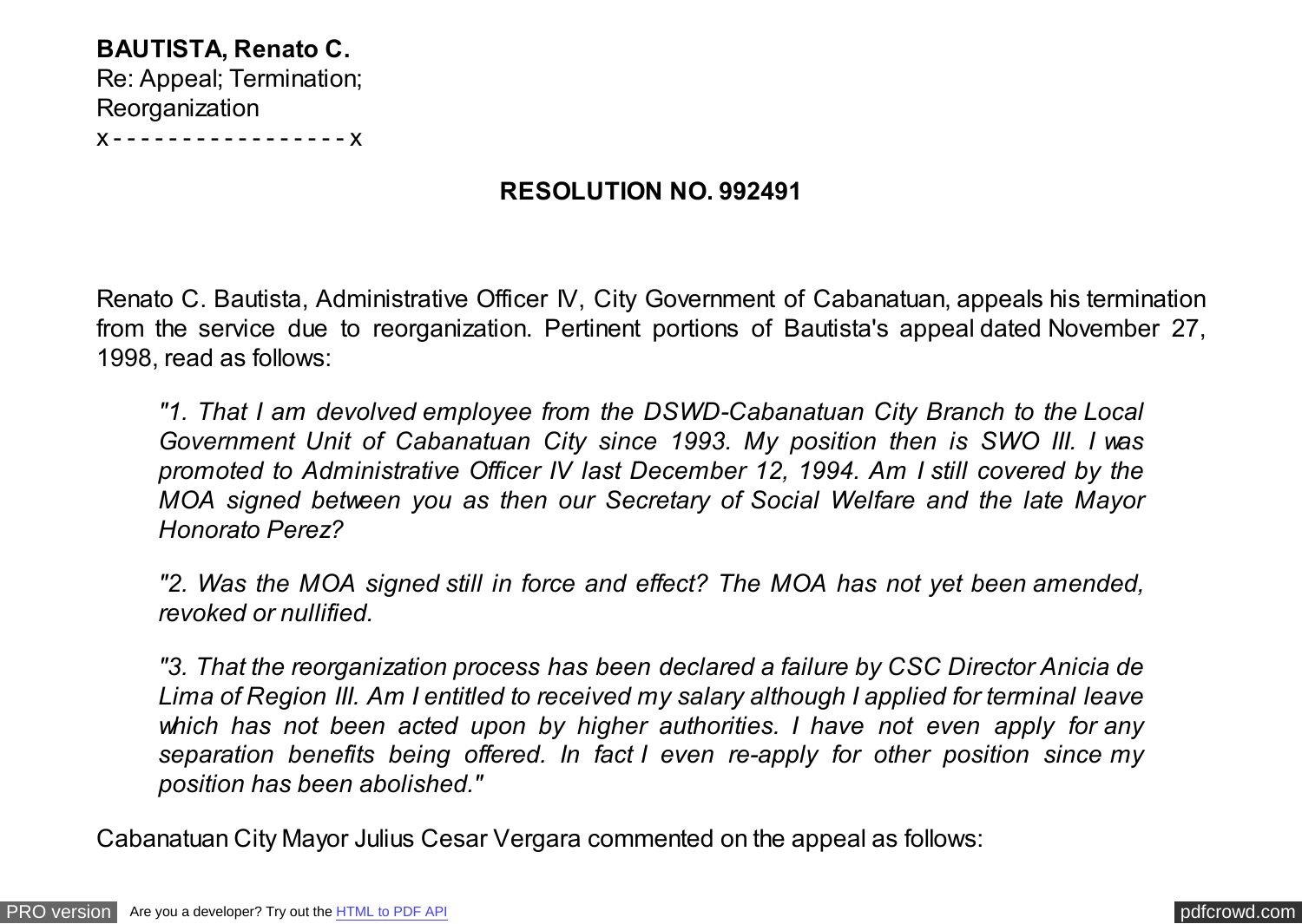*"Finding merit in the plan for reorganization, the City Council passed Resolution No. 120- 98 thereby adopting Ordinance No. 98-033, An Ordinance Adopting the Revised Organizational Structure and Staffing Pattern of the Cabanatuan City Government.*

#### *x x x*

*"Consequently, the original workforce of 1,449 was streamlined and reduced to 715 pursuant to and in compliance with the standard and mandatory needs of the local government concerned. Some Offices were either merged or consolidated, while others were dissolved taking into consideration the needs of the city government.*

## *x x x*

*"Appellant Bautista was a former Administrative Officer IV of the city government. When the reorganization was being implemented in September 1998, all positions were deemed vacant pursuant to Republic Act No. 6656 and Rules on Government Reorganization. Subsequently, the approved new staffing patterns was posted and employees were notified that all position is deemed vacant due to the reorganization. Termination letters with accompanying pro-forma application forms to vacant positions were furnished the employees. Thereafter, the Placement Committee created for the purpose, evaluated and assessed all applicants based on their relative fitness to the position. Appellant was not considered for the position of Assistant Department Head of CSWD. Appellant did not appeal his termination to the undersigned being the appointing authority. Instead, he filed a terminal leave effective October 16, 1998.*

*"On November 11, 1998, Atty. Anicia Marasigan-de Lima called a General Assembly of the employees of the city government to discuss the various issues relating to the reorganization being undertaken. As a result thereof, she made vital recommendations*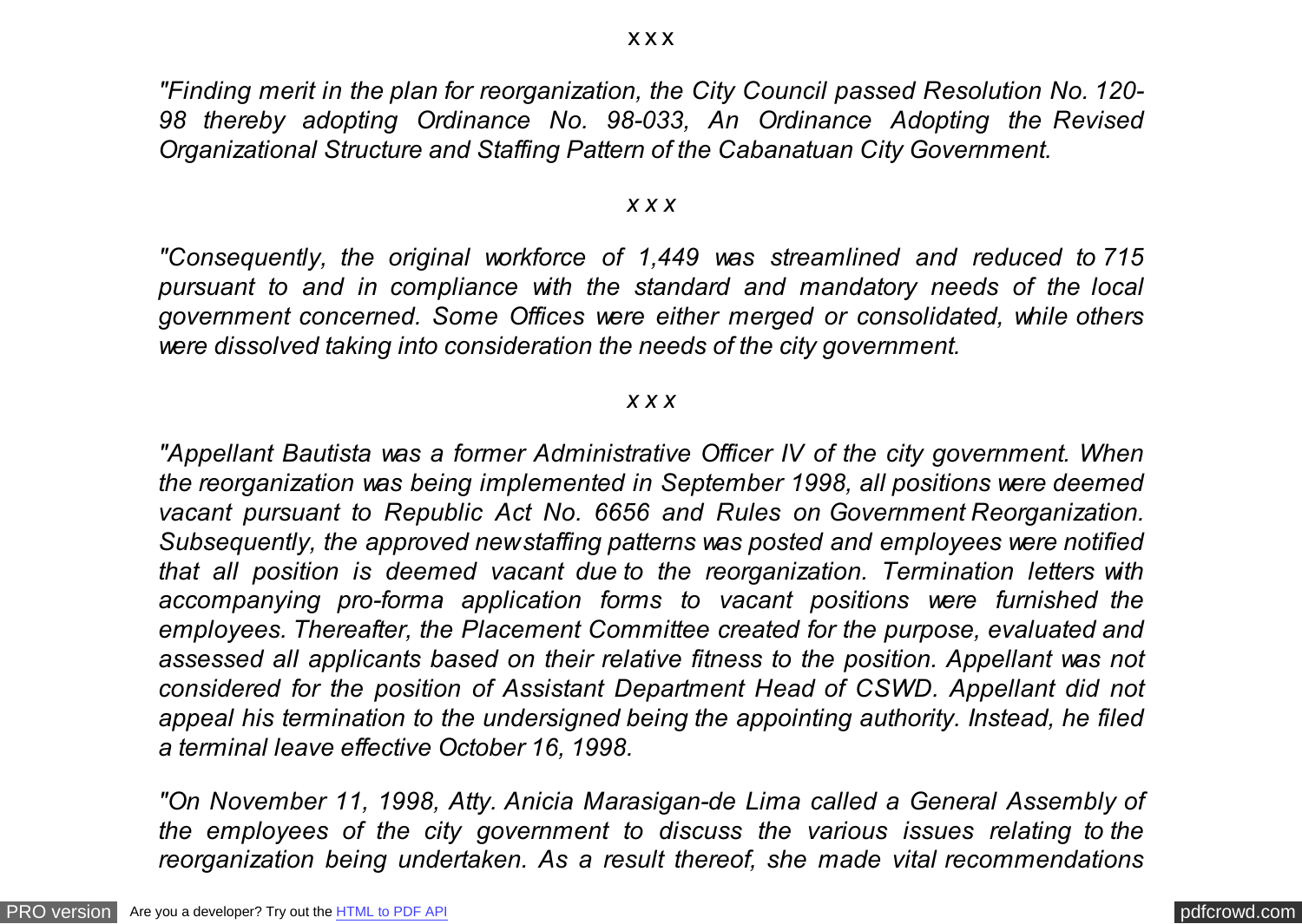*aimed at ensuring that the provisions of RA 6656 are duly complied with by the undersigned, [copy of Letter dated November 19, 1998, Annex 3 and made an integral part hereof]. Thus, to comply with the technicalities of the Rules mentioned, a resolution has been passed by the Placement Committee authorizing the City Mayor to send a notice of Lay-Off to all employees concerned. A new notice, notice of 'Lay-off was sent to the employees including Bautista, [copy of Letter dated December 14, 1998, Annex 4 and made an integral part hereof] informing him further that he was being laid-off as he opted to avail of the special separation package offered by the City government and his consequent filing of a terminal leave application signifying his desire to be separated from the service. Bautista personally received this notice of 'lay-off/laid-off on December 15, 1998. As maybe due to confusion brought about by the reorganization, appellant took advantage of the situation and did not pursue his terminal leave application and now seeks an employment under the new staffing pattern by the city governmetn.*

#### *x x x*

*"Only when an officer or employee was not satisfied with the decision of the appointing authority can he appeal his case to the Honorable Commission. Clearly, Mr. Bautista failed to exhaust the administrative remedies available to him in the local government level, which merits dismissal of his appeal. Mr. Bautista engaged in forum shopping which is an abhorred practice in our legal system. For this reason alone, the case should be dismissed.*

*"The crux of the appeal of Mr. Bautista pertains to the validity of his termination considering that as a devolved employee from a national agency the memorandum of agreement executed between his mother agency and this local government unit guarantees his security of tenure. To this contention of the appellant, undersigned opines that during a valid reorganization devolved employees maybe terminated from services notwithstanding the existence of the alleged memorandum of agreement. Appellant's position is betrayed his own supporting records. This is his referral and emphasis to the*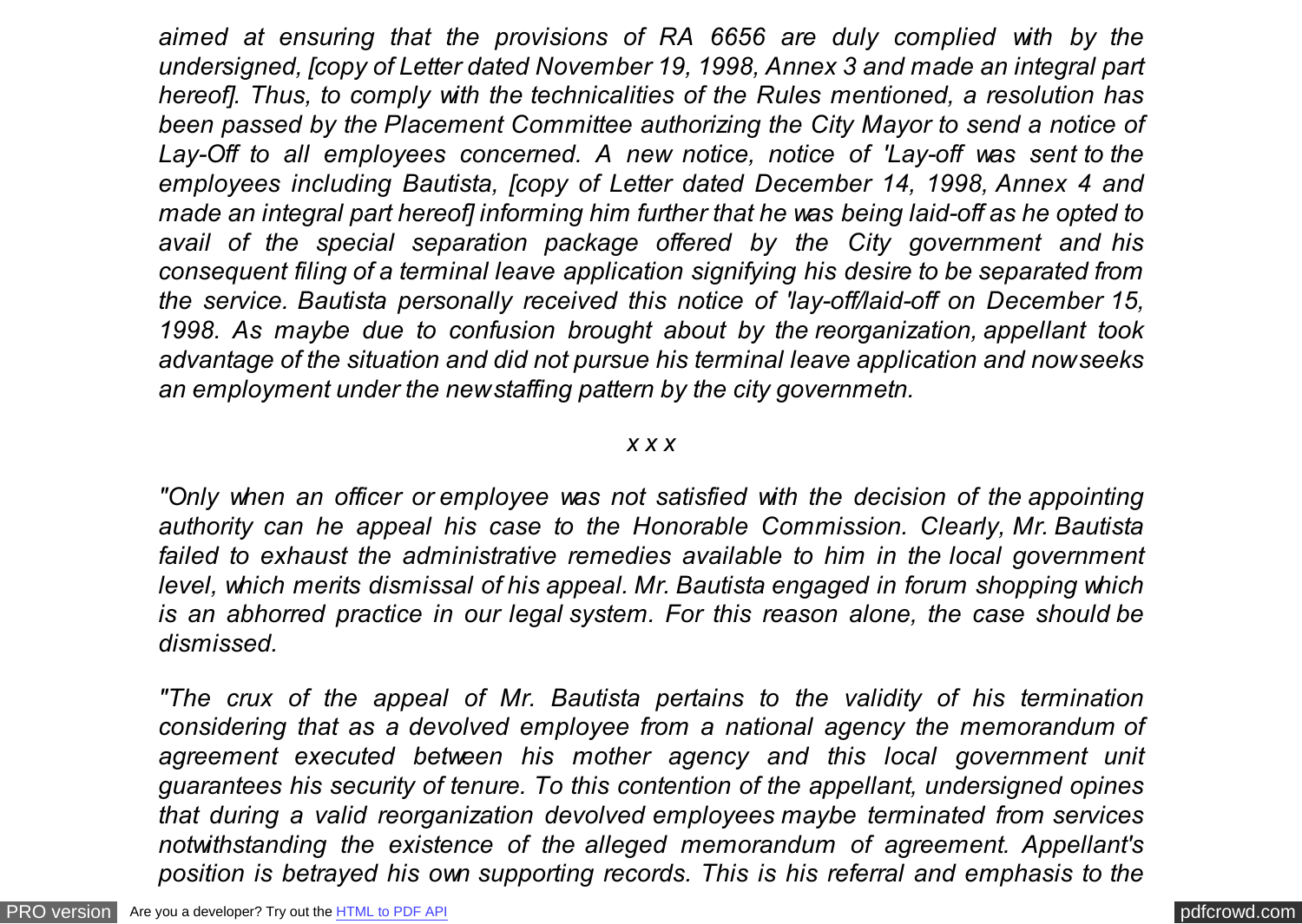*pertinent provisions of Executive Order No. 503 dated January 22, 1992 which states, 'devolved permanent personnel shall enjoy security of tenure', and 'any reorganization that will be implemented by the LGU's after the devolution of functions shall be governed by the provision of RA 6656, otherwise known as An Act to Protect The Security of Tenure of Civil Service Officers and Employees in the implementation of Government Reorganization. [underscoring supplied. In this regard, the provisions of EO 503 is clear and leaves no room for interpretation that devolved employees maybe subject of a government reorganization provided the procedures laid down in RA 6656 is observed. It is evident that Executive Order 503 is subservient to RA 6656. RA 6656 mandates that no officer or employee in the career service shall be removed except for a valid cause and after due hearing, this provision of law applies to all government employees.*

*"Notwithstanding the existence of the alleged memorandum of agreement, devolved employees are still subject to government reorganization, their being devolved employees is not a perpetual guarantee to remain in government employment, if at all, their security of tenure is guaranteed but still they can be removed from office if a valid cause exists.*

# *x x x*

*"Clearly, there existed a valid cause of removal against appellant Renato Bautista. Section 2 of RA 6656 expressly states that 'a valid cause for removal exists when pursuant to a bona fide reorganization, a position has been abolished or redundant or there is a need to merge, divide, or consolidate positions in order to meet the exigencies of service'. The administrative division of the Social Welfare Department wherein Mr. Bautista was employed was merged with the Human Resource Management Office.*

*"During the selection process of the reorganization, all applicants were evaluated and assessed according to the standards laid down by RA 6656 in relation with the Rules on Government Reorganization. Mr. Bautista was assessed and evaluated in terms of his relative fitness to the positions where he applied. Unfortunately, other applicants more*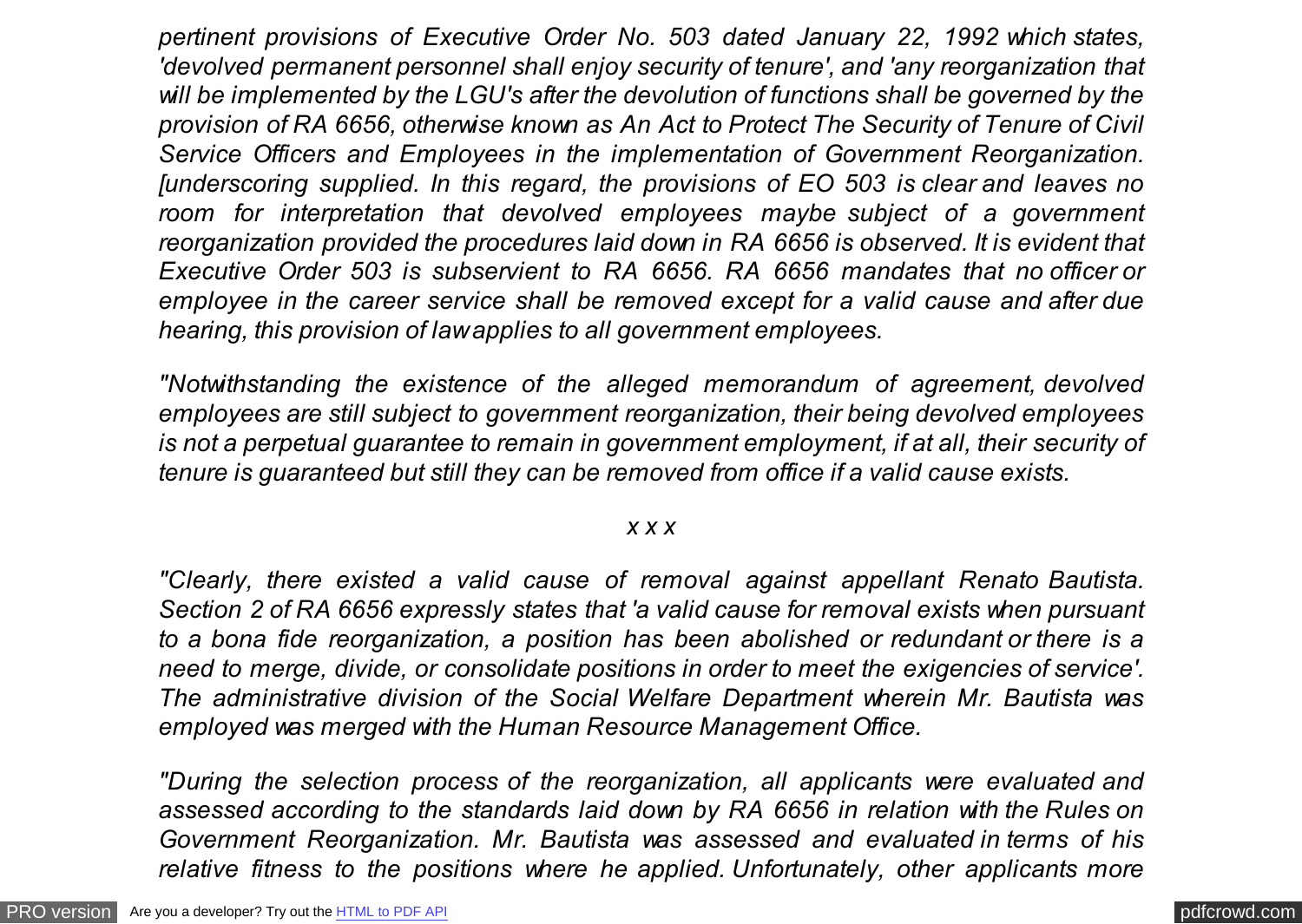*qualified and competent to the few retained positions bested him. In terms of ranking, Mr. Bautista obtained a lower score as against the other applicants who were appointed to the positions he applied.*

## *x x x*

*"By his own admission, he admitted that he applied for a terminal leave, he willfully withheld its processing but rather took advantage of the procedural lapse of this reorganization. [copy of letter hereto attached and made an integral part hereof as annex 6 and made an integral part hereof] When Atty. Anicia Marasigan-de Lima, Director IV of the Civil Service Commission Region III intervened in the reorganization, it was intended merely to rectify procedural lapses and further assist both the city government and employees in the smooth implementation of the reorganization. Mr. Bautista's allegation that Director Marasigan declared the reorganization as a failure is misleading and tainted with malice."*

#### x x x

Records reveal that on September 4, 1998, the Sangguniang Panglungsod of Cabanatuan passed **S.P. Resolution No. 120-98** approving **Ordinance No. 98-033**, *' An Ordinance Adopting the Revised Organizational Structure and Staffing Pattern of the City Government of Cabanatuan'.* Pursuant thereto, all positions in the City Government of Cabanatuan were deemed vacant. Subsequently, termination letters were furnished the employees. The termination letters read as follows:

*"Pursuant to Ordinance No. 98-033 dated September 4, 1998*�*and in accord further with Reorganization policies, procedures, rules and regulations stipulated under Republic Act No. 6656 of the Civil Service Commission, all positions are hereby declared vacant.*

*"In view thereof, this serves as your notice of termination from your present office/position/designation effective October 15, 1998."*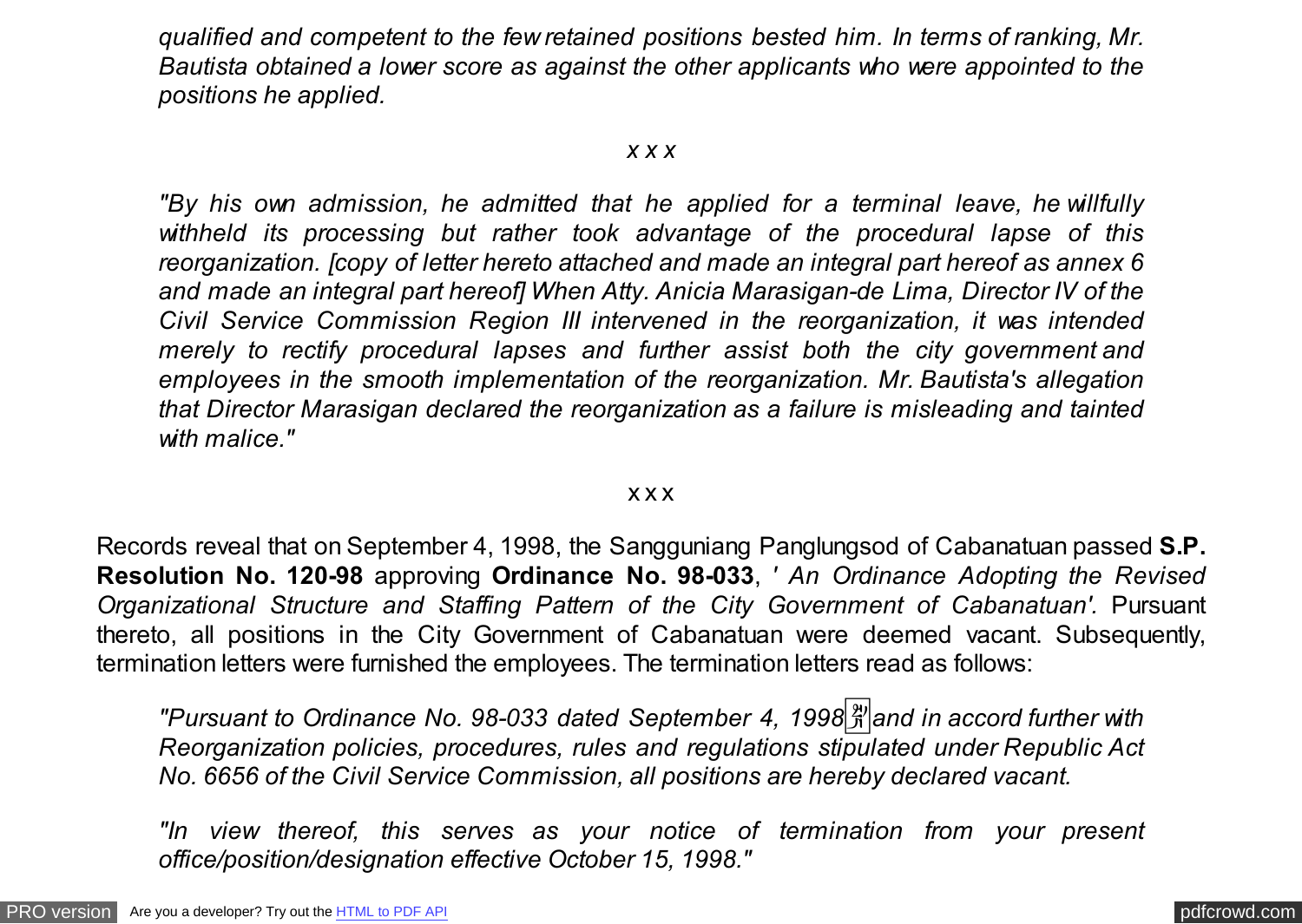However, in a letter dated November 19, 1998, Director Anicia M. De Lima of Civil Service Commission Regional Office (CSCRO) No. III made the following findings and recommendations:

*x x x*

*"2. The City Government, represented by Mayor Vergara, sent notices of termination to all its permanent employees, the effectivity date of which is October 16, 1998. The employees have not been paid their salaries from said date up to this time.*

*"What should have been sent, pursuant to RA 6656, are notices to concerned employees that they will be laid off so that they will be given an opportunity to present their side. Having failed to do this, the services of the employees are not terminated, notwithstanding the notice of termination served on time. Hence, they are entitled to receive their salaries from October 16, 1998, the effectivity date of their termination as specified in their notices. This is true even if they have not reported for office during the said period which is understandable as a result of their receipt of notice of termination. This is because under prevailing jurisprudence, they are considered as not having left their office so that they are entitled to all the rights and privileges that accrue to them by virtue of the office that they hold.*

*"Entitled to receive their salaries starting October 16, 1998 are all the employees served with the above-mentioned notice of termination, except those who have opted to avail of the special separation package. As regards these latter employees, the City Government should exert all efforts to ensure the immediate payment of the amount due them under the said package." (Underscoring supplied)*

*x x x*

The notice requirement is found under Section 10 of the Implementing Rules of **Republic Act No. 6656,** otherwise known as the **Rules on Government Reorganization,** which reads as follows: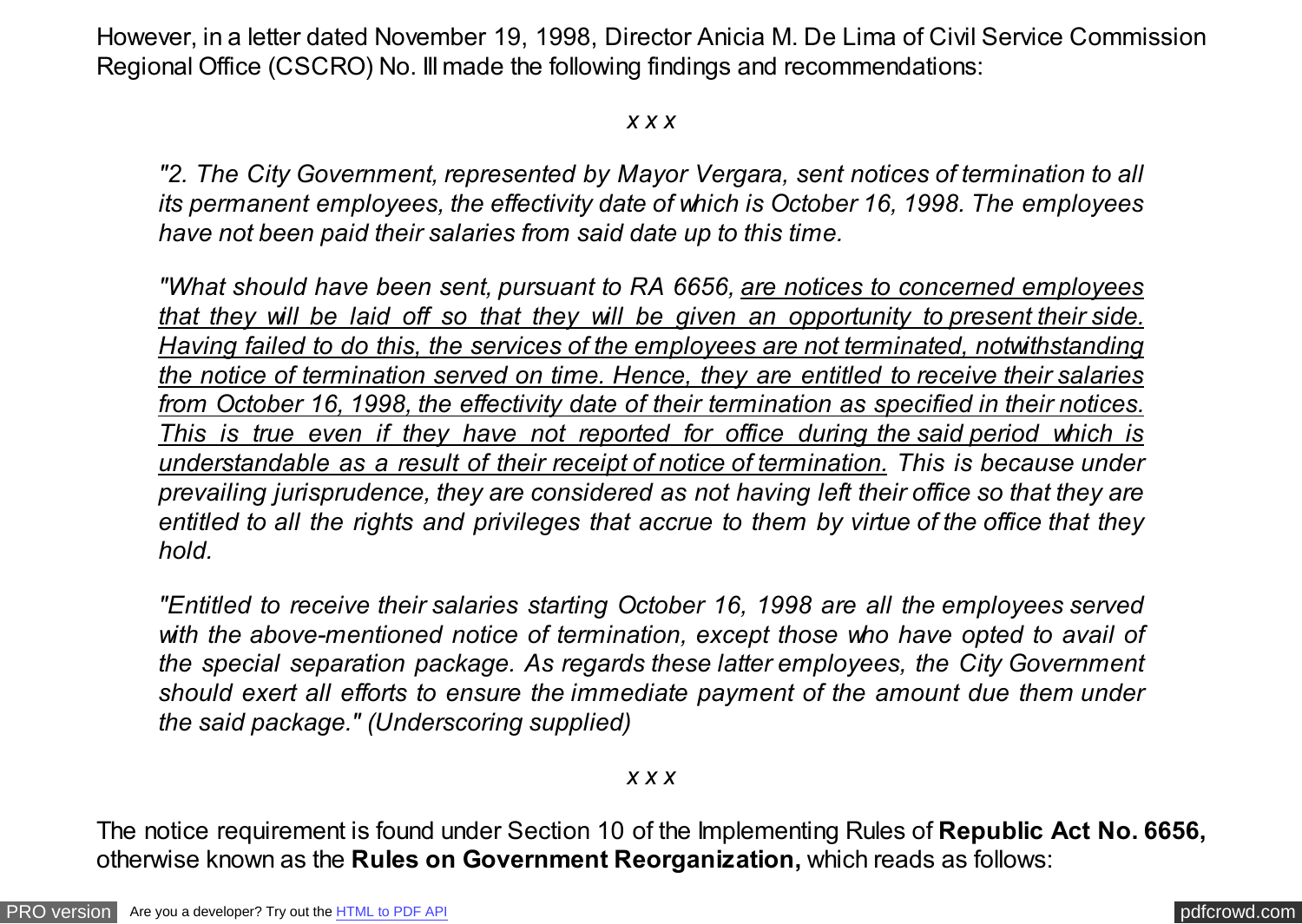*"Section 10. Notice and Hearing. (1) Officers and employees who upon evaluation and assessment will be laid off for any of the valid causes as provided for in these rules, shall be duly notified thereof and shall be given opportunity to present their side to assure utmost objectivity and impartiality*�*"*

In compliance with the abovequoted provision of the Rules on Government Reorganization, Mayor Vergara issued a notice of lay-off to Bautista dated December 14, 1998, thereby curing the defect of lack of due process.

There are two issues for resolution in the case at hand, namely:

a) Whether or not Bautista is entitled to his salaries for the period October 16, 1998 to December 14, 1998 notwithstanding that he applied for terminal leave on October 28, 1998; and

b) Whether or not a devolved employee may be separated from the service by virtue of a subsequent reorganization.

Anent the first issue, the Commission finds Bautista entitled to receive his salaries for the period October 16, 1998 to December 14, 1998. It is noted that the first termination letter issued by Mayor Vergara to Bautista was defective, the same having failed to give Bautista the opportunity to present his side. To reiterate the recommendation of Director De Lima, the employees should have not only been notified that they will be laid off but should have also been given the opportunity to present their side. Mayor Vergara erred when he failed to give such notice before issuing the termination letters. As such, the employees, including the herein appellant, are deemed not to have vacated their respective positions on October 16, 1998. Thus, it is only on December 14, 1998, when Mayor Vergara complied with the rules of reorganization, that the termination of appellant took effect. Hence, Bautista is entitled to his salaries from October 16, 1998 to December 14, 1998.

The fact that appellant applied for terminal leave on October 23, 1998 cannot be used to defeat his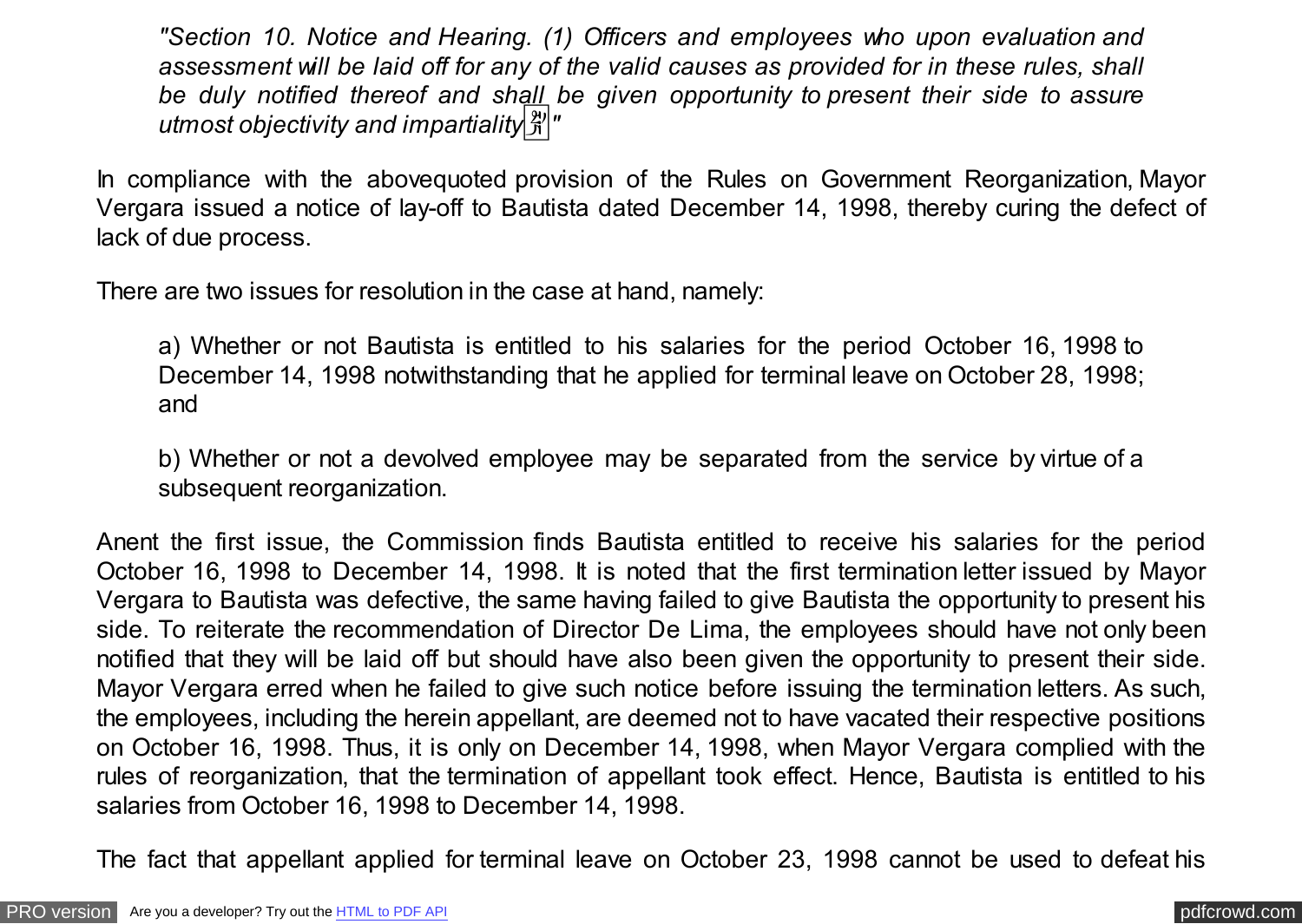entitlement to his salaries. The belief of the appellant that he was validly terminated and that he could file for terminal leave cannot cure or validate the defective procedure adopted by Mayor Vergara.

With regard to the second issue, the Commission finds that a devolved employee maybe separated pursuant to a valid reorganization, notwithstanding the existence of a Memorandum of Agreement entered into by the department and the local government unit to facilitate the devolution of basic services to the local government unit concerned and to guarantee his security of tenure. The **Local Government Code of 1991 (Republic Act 7160)** specifically grants to local governments the power to reorganize, to wit:

*"Section 76. Organizational Structure and Staffing Pattern. - Every local government shall design and implement its own organizational structure and staffing pattern taking into consideration its service requirements and financial capability, subject to the minimum standards and guidelines prescribed by the Civil Service Commission."*

Morevoer, **Executive Order (E.O.) No. 503** dated January 22, 1992 laid down the rules and regulations implementing the transfer of personnel, among others, of national government agencies whose functions are to be devolved to the local government units. Pertinent portions of said Executive Order read as follows:

*"Section 2. Principle and Policies Governing Transfer of Personnel a. Coverage, Tenure, Compensation and Career Development -*

*x x x*

*"6. Devolved personnel shall enjoy security of tenure.*

*"7. Any reorganization that will be implemented by the LGU's after the devolution of functions shall be governed by the provisions of Republic Act No. 6656."*

The above-quoted provisions of **E.O. No. 503** clearly show that the local government unit is not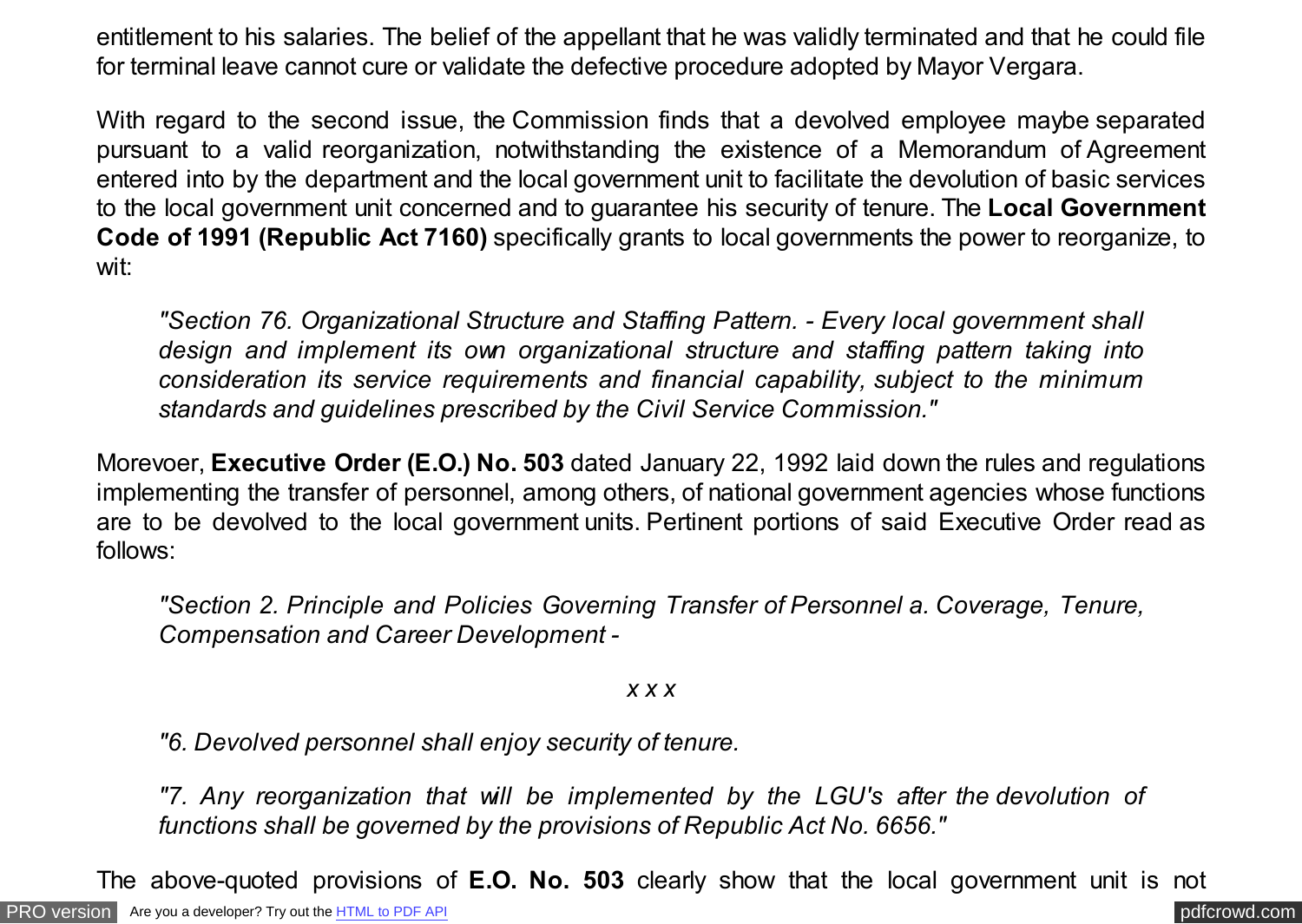precluded from approving an ordinance reorganizing its present structure and staffing pattern. While said Executive Order guarantees the security of tenure of devolved employees, it does not in anyway curtail the freedom of the local government unit to reorganize, subject of course to the provisions of R.A. 6656.

Further, the records of the case also show that in the evaluation conducted by the Placement Committee, Bautista rated the lowest among the three employees vying for the position of Administrative Officer IV. Thus, he was not rehired in accordance with Section 3 (d) of Republic Act No. 6656.

In view of the fact that the rules on government reorganization has been complied with, the Commission finds the separation of Bautista on December 14, 1998, in order.

**WHEREFORE,** the Commission hereby rules that the separation of Renato C. Bautista from the service pursuant to reorganization effected by the City Government of Cabanatuan is valid. However, Bautista is entitled to his salaries from October 16, 1998 to December 14, 1998, with all benefits, including the money value of his leave credits.

Quezon City, November 10, 1999

**(Sgd.) JOSE F. ERESTAIN, JR.** Commissioner

**(Sgd.) CORAZON ALMA G. DE LEON**  Chairman